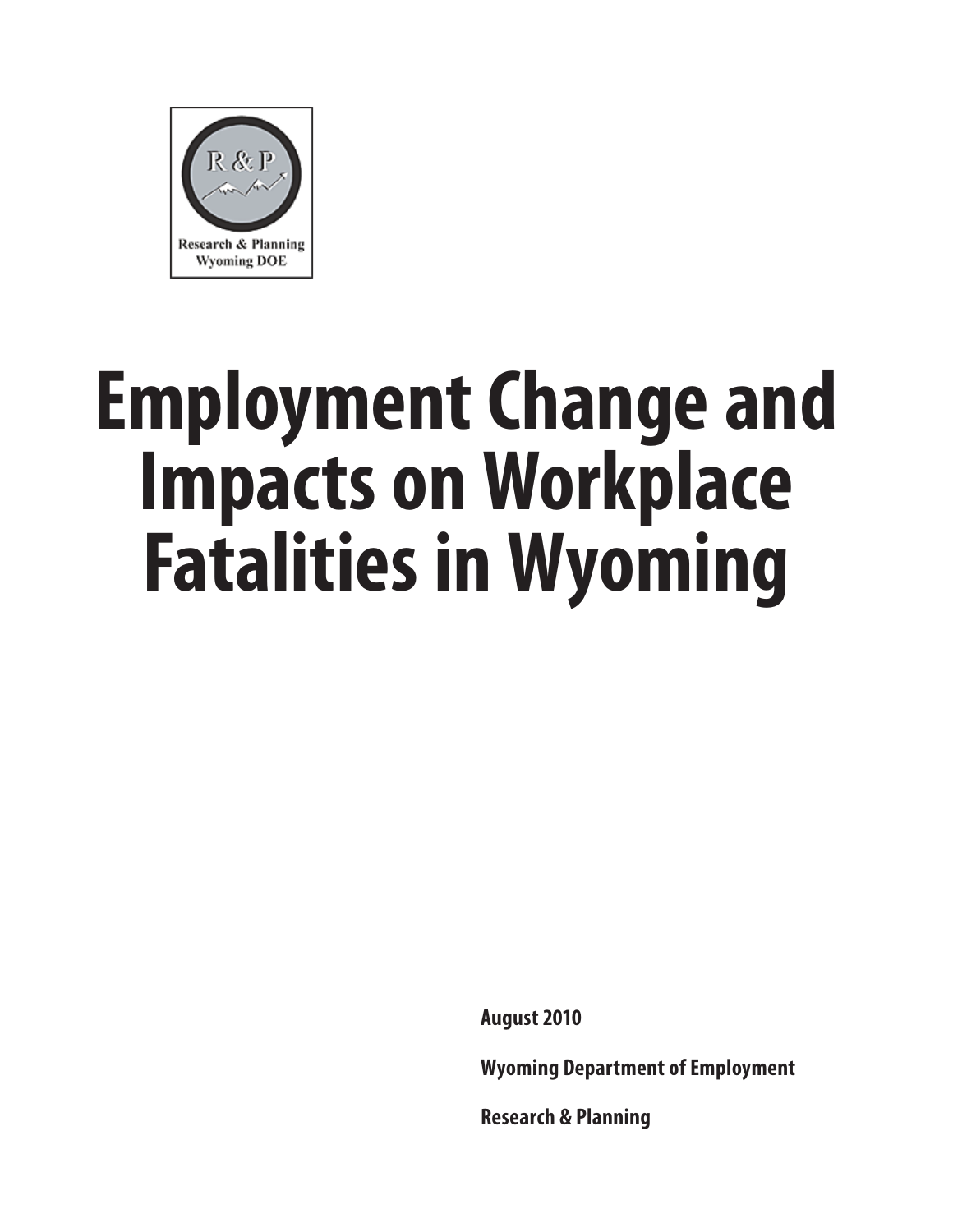# **Employment Change and Impacts on Workplace Fatalities in Wyoming**

## **Wyoming Department of Employment**

Gary W. Child, Director

## **Research & Planning**

Tom Gallagher, Manager

## **Prepared by:**

Patrick Manning

## **Edited by:**

Phil Ellsworth Michael Moore

Submitted for Publication August 2010 ©2010 by the Wyoming Department of Employment, Research & Planning

## **Department of Employment Nondiscrimination Statement**

The Department of Employment does not discriminate on the basis of race, color, religion, national origin, sex, age, or disability. It is our intention that all individuals seeking services from our agency be given equal opportunity and that eligibility decisions be based upon applicable statutes, rules, and regulations.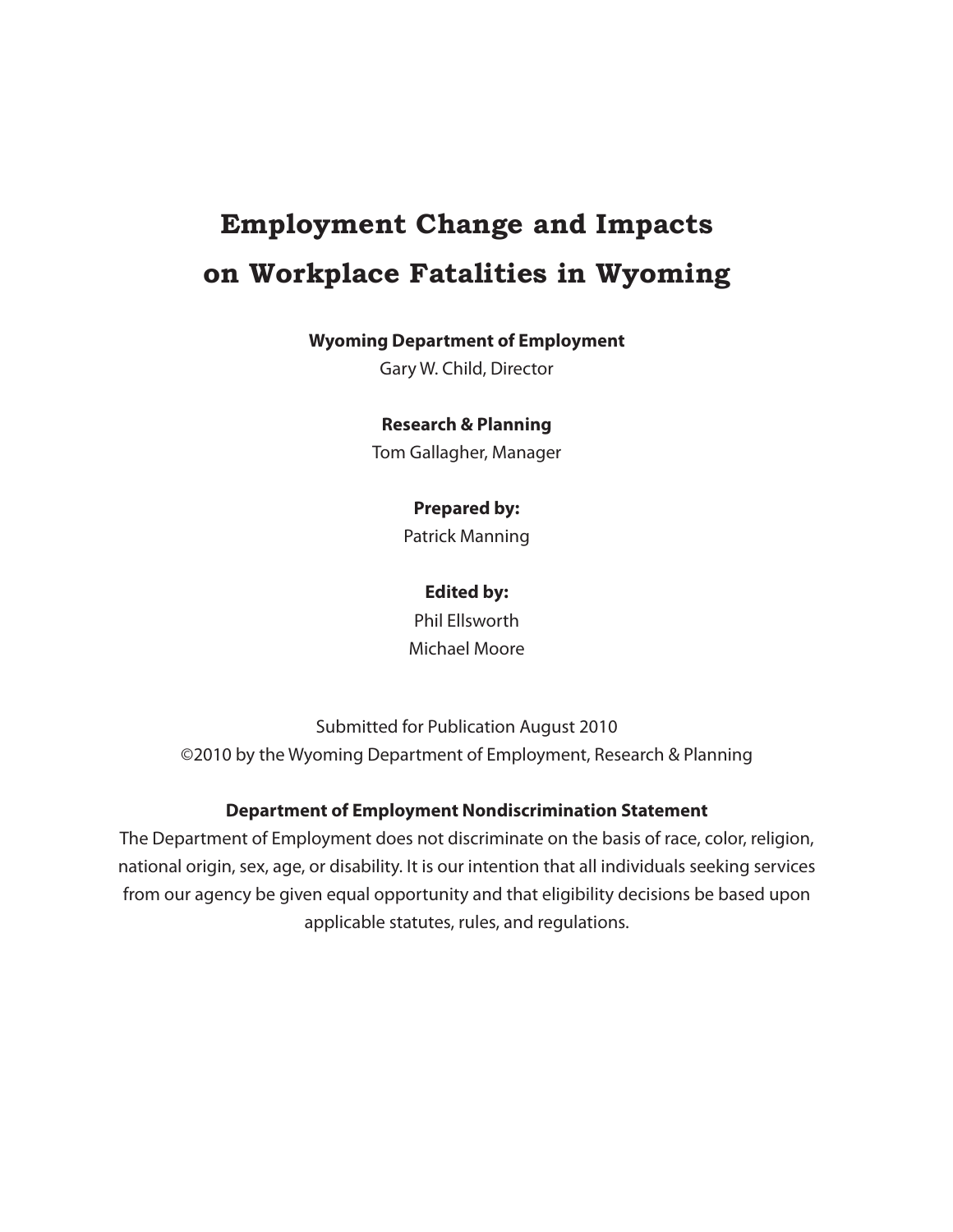## **Employment Change and Impacts on Workplace Fatalities in Wyoming**

*by: Patrick Manning, Principal Economist*

Our research spans the 18-year period from 1992 to 2009. It shows that<br>
of workplace fatalities; for example, as total employment increases or de<br>
so does the number of workplace fatalities employment changes in Wyoming are directly related to changes in the number of workplace fatalities; for example, as total employment increases or decreases, so does the number of workplace fatalities.

Various satistical techniques yield similar results. One method used in this research shows that a 1% increase in employment is associated with an increase of 2.7 fatalities. Using another method produced similar results, as a 1% increase in employment was directly associated with an increase of 2.4 fatalities.

For those intersted in more thorough statistical analysis on this subject, see pages 4 and 5.



**Figure: Percentage Change in Employment and Number of Fatalities per Year, 1992-2009**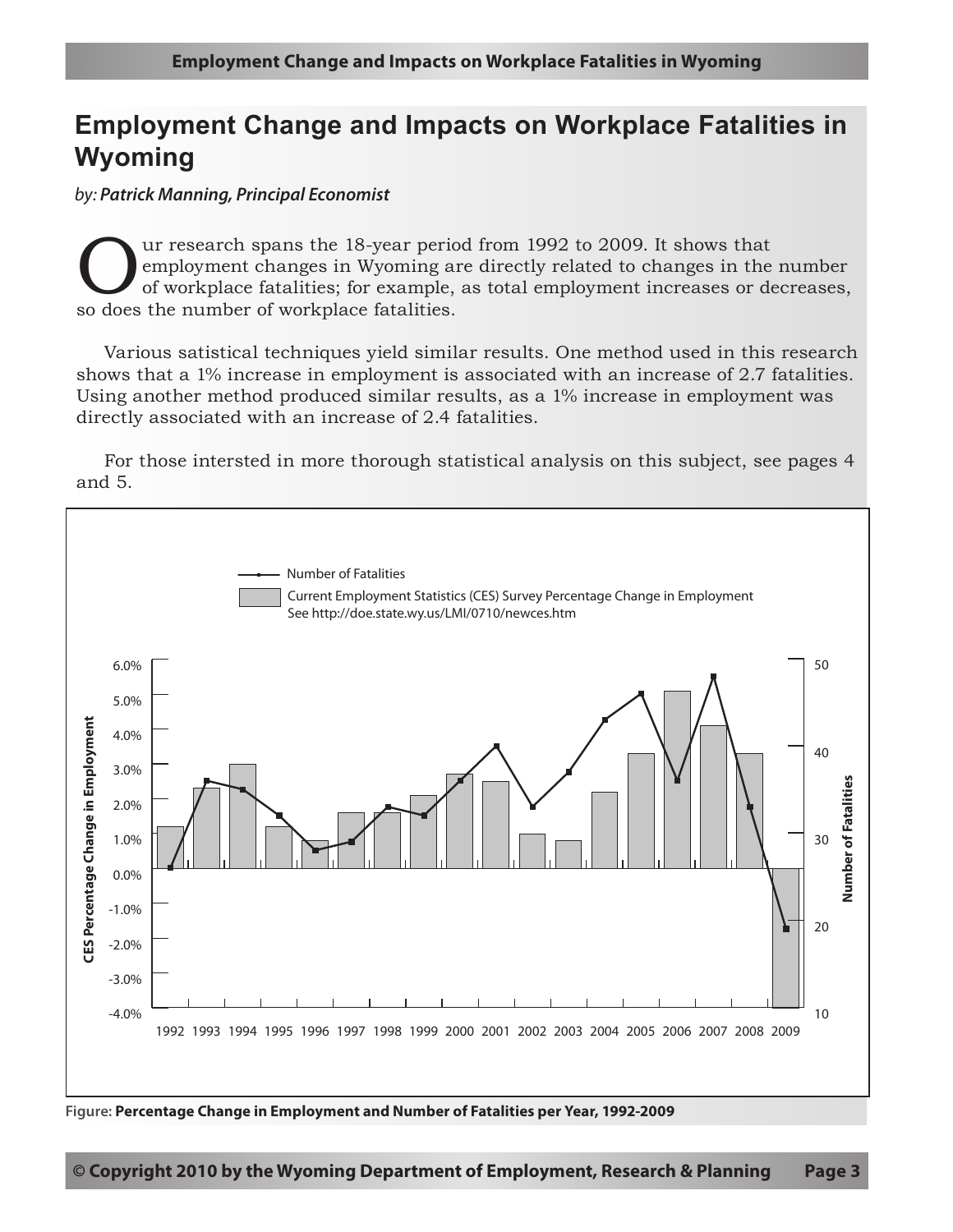## **Methodology and Statistics**

**Statistics Fatalities Total Employment**

Minimum 19.0 205.6 -4.0% Maximum 48.0 298.2 5.1% Mean 34.6 245.1 1.9% Standard Deviation 7.0 28.3 28.3 1.9%

## **Introduction**

**Table 1: Descriptive Statistics**

N observations 18

| This study examined the        |
|--------------------------------|
| relationship of changes in     |
| overall employment by place    |
| of work on the number of       |
| workplace fatalities. The      |
| hypothesis is that greater     |
| exposure (number of people)    |
| employed, total hours          |
| worked, hours worked per       |
| person, etc.) is associated    |
| with the number of             |
| fatalities. By analogy, as the |
| amount of traffic through      |
| an intersection increases,     |
| the number of potential        |
| accidents increases.           |

## **Methodology**

This study examines annual fatalities from 1992- 2009. Employment data are from the Current Employment Statistics Survey (CES). The wage information is from the Quarterly Census of Employment and Wages (QCEW). Some descriptive statistics of the relevant variables are shown in Table 1. A correlation matrix was produced containing the relevant variables.

In this analysis, the concept of exposure is measured by change in

employment levels and change in the average wage in Wyoming. Change in the average wage serves as a proxy for the amount of time worked by place of work. It is important to note a distinction between measuring employment by place of work (as in this analysis) and measuring employment by place of residence. These two measurements can be substantially different in Wyoming. This is due to the fact that "Wyoming's workforce is different from most states because it is comprised of a core group of residents and adds or subtracts nonresidents to maintain staffing levels." The percentage of nonresidents in the Wyoming workforce has been as high as 22.7%. (Jones, 2010).

As a demonstration, an Ordinary Least Squares (OLS) regression model is provided and explained.

As this study is comprised of count data (data that is discrete and non-negative), a more appropriate modeling technique using a Poisson distribution is shown. SAS® PROC REG, PROC GENMOD and PROC COUNTREG were used in the regression analysis (SAS). Several model specifications were tested for each modeling technique.

**% Change in Employment**

## **Results**

The correlation matrix shown in Table 2 (see page 5) indicates a strong positive relationship between the dependent variable (fatalities) and the measure of change in employment of 0.73. The Figure on page 3 demonstrates this correlation. There is also a strong relationship with the percentage change in average wages. The OLS regression results are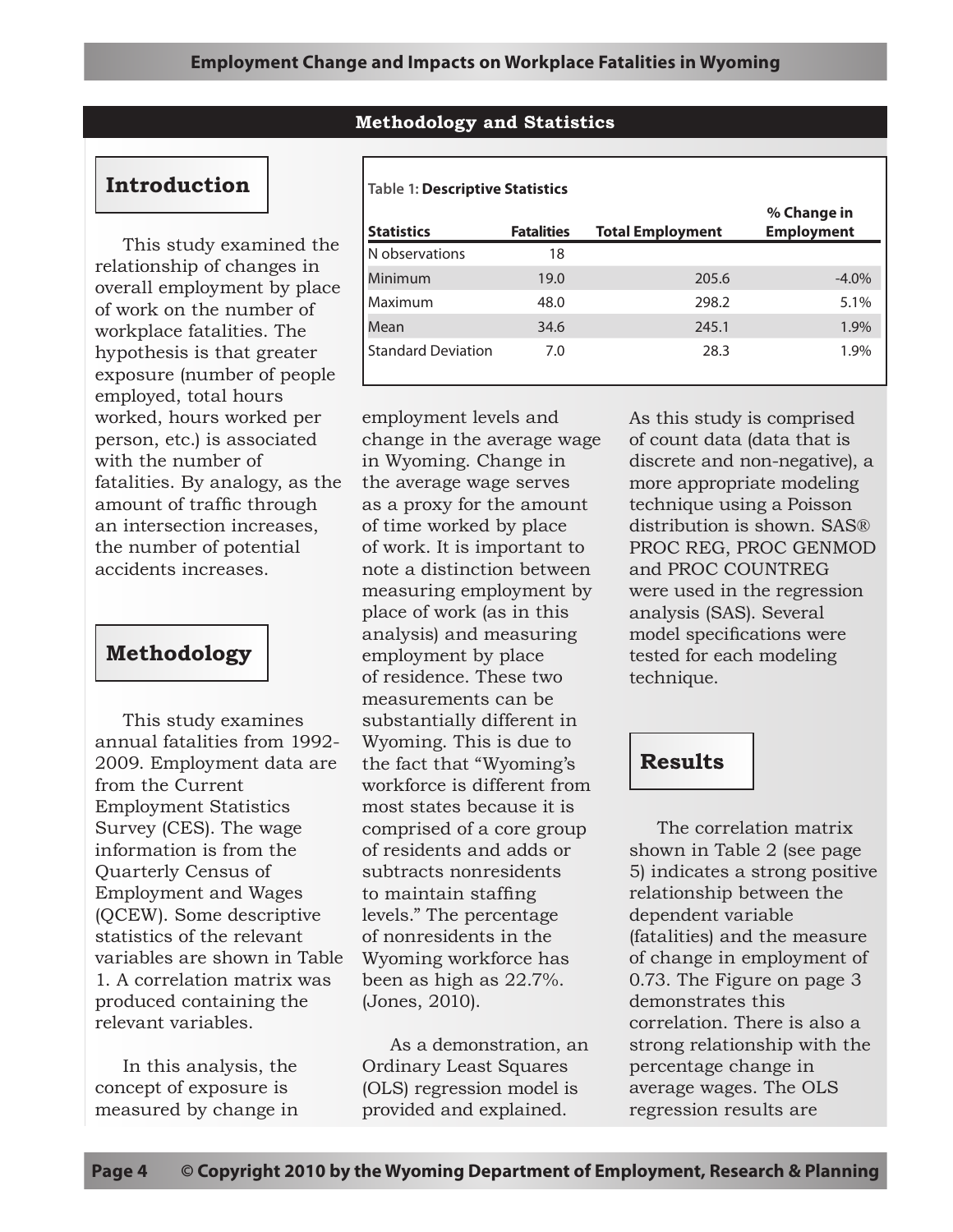shown in Table 3 (see page 6). The best model was chosen by examining the  $\mathbb{R}^2$  (a statistical measure of how well the linear regression model fits the data), the adjusted  $R<sup>2</sup>$ , and the significance of the independent variable(s). The best model contained the employment percentage change as the only independent variable. The  $R<sup>2</sup>$  indicates that the model explains 53% of the variation in fatalities over the time period analyzed. The effect of the employment percentage change variable is highly significant. The parameter estimate of 2.7 indicates that a 1% increase in employment is associated with an increase of 2.7 fatalities.

The Poisson regression results are shown in Table 4 (see page 7). The best model was selected based on the significance of the independent variable(s) as well as two information measures - Akaike's information criterion (AIC) and Schwarz's Bayesian information criterion (SBC) which can be used to compare competing Poisson models. As was the case in the OLS modeling, the best Poisson model contained the CES employment percentage change as the only independent variable. The impact of the employment percentage change variable is highly significant. The impact of the parameter estimate of 0.088 is interpreted differently than the OLS model. Using the average number of fatalities across the time span of 34.6, the impact of a 1% increase in

employment would be calculated as  $e^{\ln(34.6) + 0.088} = 36.9$ , which is an increase in fatalities of 2.4.

## **Possible Future Research**

Further research could be conducted on more granular data (i.e. quarterly or monthly data as opposed to annual data). While this data is collected, it is not currently available for analysis. The number of observations in the dataset would greatly increase (i.e. from 18 annual to 72 quarterly to 216 monthly observations), therefore allowing for the production of more precise regression models.

# **References**

Jones, S. (2009). Wyoming Workforce Characteristics: Nonresident Influences. *Wyoming Workforce Annual Report 2009*. Retrieved August 16, 2010, from http:// doe.state.wy.us/LMI/annual\_report\_09. pdf

SAS Institute Inc. (2008). SAS/STAT 9.2 User's Guide. Cary, NC: SAS Institute Inc.

| <b>Table 2: Correlation Matrix</b> |                   |                                   |                               |                        |                             |  |
|------------------------------------|-------------------|-----------------------------------|-------------------------------|------------------------|-----------------------------|--|
|                                    | <b>Fatalities</b> | <b>Total</b><br><b>Employment</b> | <b>Employment</b><br>% Change | Average<br><b>Wage</b> | Average<br>Wage %<br>Change |  |
| <b>Fatalities</b>                  |                   |                                   |                               |                        |                             |  |
| <b>CES Total Employment</b>        | 0.26              |                                   |                               |                        |                             |  |
| CES Employment % Change            | 0.73              | 0.07                              |                               |                        |                             |  |
| Avg. Wage                          | 0.20              | 0.99                              | 0.02                          |                        |                             |  |
| Avg. Wage % Change                 | 0.63              | 0.41                              | 0.84                          | 0.37                   |                             |  |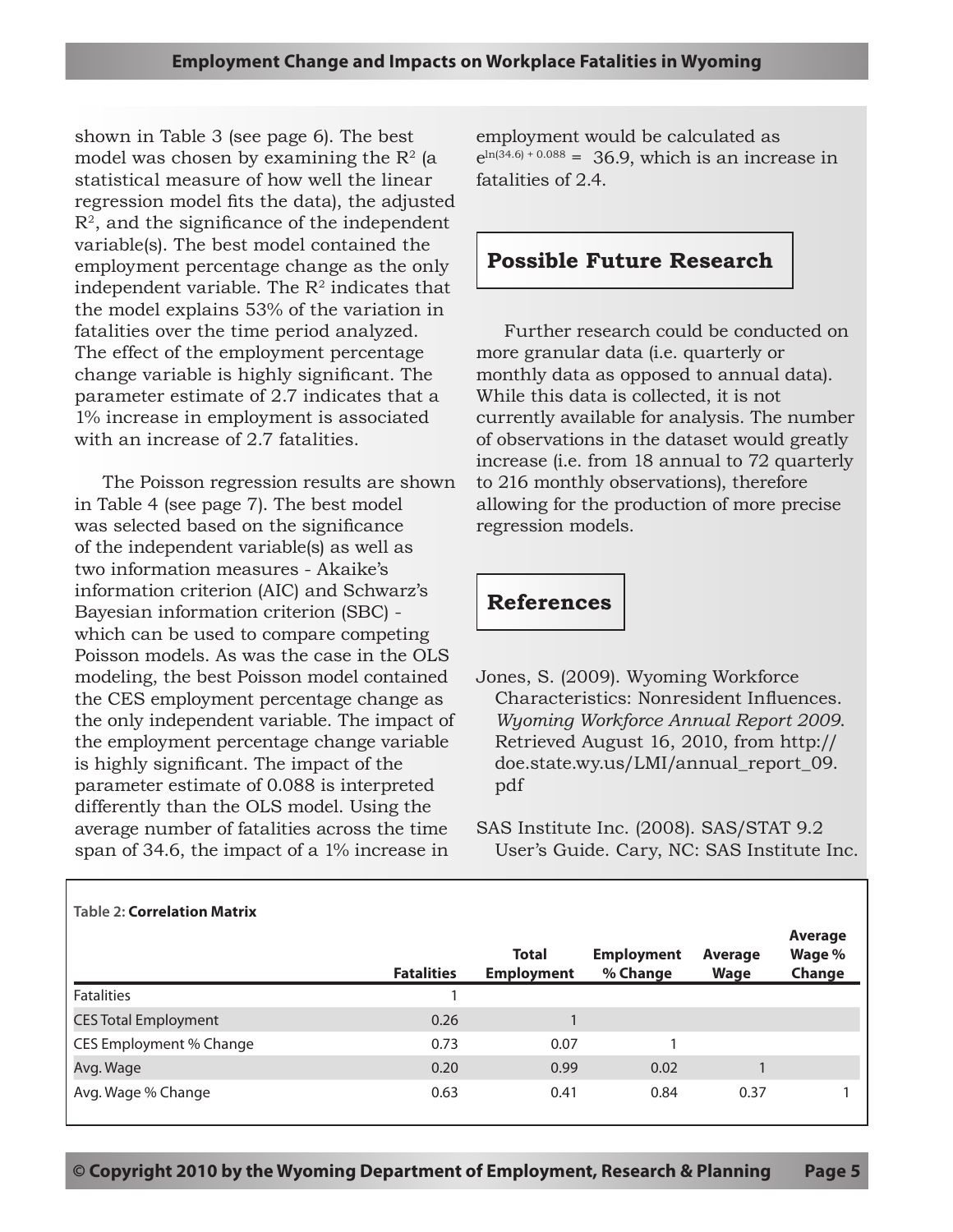#### **Table 3: Ordinary Least Squares Regression Model**

## **The REG Procedure Model: MODEL1**

#### **Dependent Variable: Fatalities**

Number of Observations Read: 18

Number of Observations Used: 18

| <b>Analysis of Variance</b> |          |    |                           |                       |                |         |
|-----------------------------|----------|----|---------------------------|-----------------------|----------------|---------|
| <b>Source</b>               |          | DF | <b>Sum of Squares</b>     | <b>Mean Square</b>    | <b>F</b> Value | Pr > F  |
| Model                       |          | 1  | 443.36005                 | 443.36005             | 18.14          | 0.0006  |
| Error                       |          | 16 | 391.08440                 | 24.44277              |                |         |
| <b>Corrected Total</b>      |          | 17 | 834.44444                 |                       |                |         |
| Root MSE                    | 4.94396  |    |                           |                       |                |         |
| Dependent Mean              | 34.55556 |    |                           |                       |                |         |
| Coeff Var                   | 14.30729 |    |                           |                       |                |         |
| R-Square                    | 0.5313   |    |                           |                       |                |         |
| Adj R-Sq                    | 0.5020   |    |                           |                       |                |         |
| <b>Parameter Estimates</b>  |          |    |                           |                       |                |         |
| <b>Variable</b>             |          | DF | <b>Parameter Estimate</b> | <b>Standard Error</b> | t value        | Pr> t   |
| Intercept                   |          | 1  | 29.27488                  | 1.70155               | 17.20          | < .0001 |
| CES_emp_pct_chg             |          | 1  | 2.71581                   | 0.63767               | 4.26           | 0.0006  |